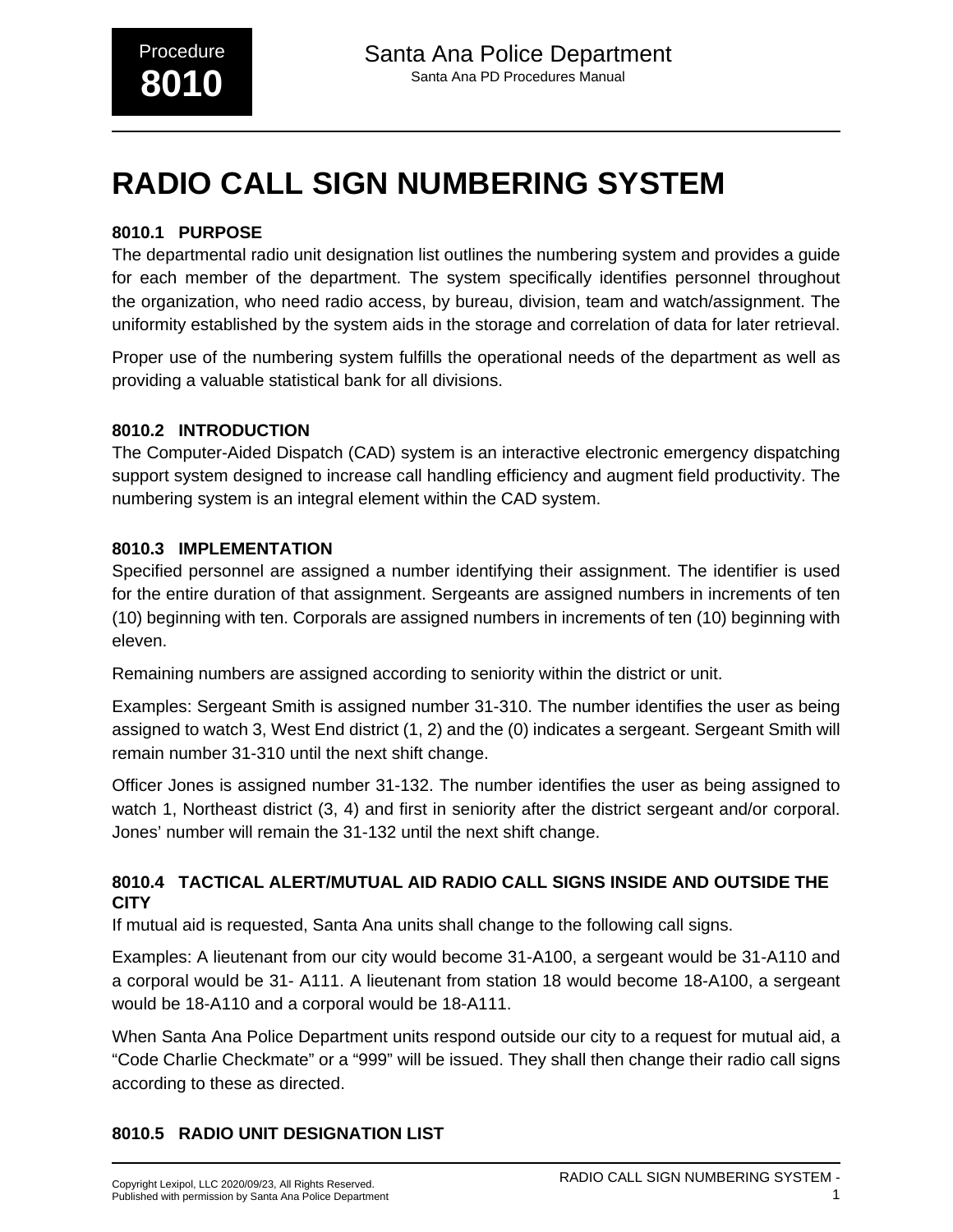Santa Ana PD Procedures Manual

### RADIO CALL SIGN NUMBERING SYSTEM

### 8010.5.1 OFFICE OF CHIEF OF POLICE

| 31-1000 | Chief of Police |
|---------|-----------------|
| 010     | Chief of Staff  |

### 8010.5.2 EXECUTIVE OFFICER

oo1 Commander

### 8010.5.3 PRESS INFORMATION OFFICER

| 1012 | <b>Officer</b><br>n<br>$-1 - 5$<br>™uarion ⊾<br>тног<br>_ |
|------|-----------------------------------------------------------|
|------|-----------------------------------------------------------|

#### 8010.5.4 PROFESSIONAL STANDARDS

| 080  | Professional Standards Sergeant |
|------|---------------------------------|
| 080O | Professional Standards Sergeant |
| 090  | Professional Standards Sergeant |
| 090O | Professional Standards Sergeant |
| 081  | Professional Standards Corporal |

### **8010.6 ADMINISTRATION BUREAU**

### 8010.6.1 BUREAU COMMANDER

| 500<br>_ | Chief |
|----------|-------|
|----------|-------|

### 8010.6.2 BUDGET / PROPERTY AND FACILITIES 503 Police Administrative/Property Services Manager CDC1-CDC3 Assigned Personnel (CAD log-ons)

#### 8010.6.3 TRAINING / HUMAN RESOURCES DIVISION

| 501     | Training / Human Resources Commander  |
|---------|---------------------------------------|
| 510     | Human Resources Sergeant              |
| 511     | <b>Background/Recruiting Corporal</b> |
| 512-518 | Assigned Background Personnel         |
| 520     | <b>Training Center Sergeant</b>       |
| 521     |                                       |
| 522-529 | <b>Assigned Training Personnel</b>    |
| 530     | <b>Training Center Sergeant</b>       |
| 531     | <b>Training Corporal</b>              |
| 541     | <b>Academy Tactical Corporal</b>      |
| 542     | <b>Academy Tactical Officer</b>       |
| 551     | <b>Field Training Corporal</b>        |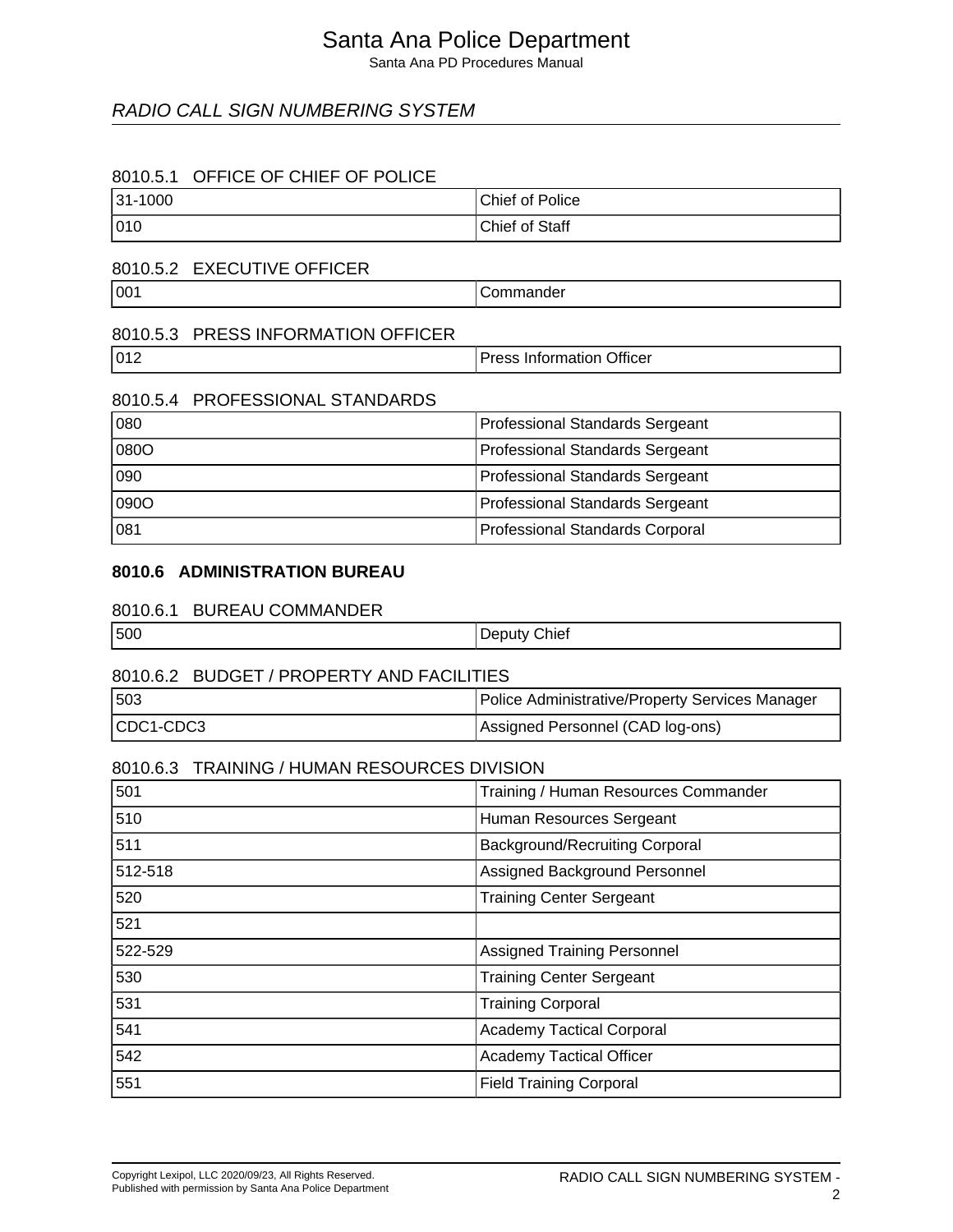Santa Ana PD Procedures Manual

### RADIO CALL SIGN NUMBERING SYSTEM

### 8010.6.4 COMMUNICATIONS

| 1601     | Communications Manager            |
|----------|-----------------------------------|
| 1641-644 | Police Communications Supervisors |
| 1645-648 | Lead Police Services Dispatchers  |

#### 8010.6.5 INFORMATION SERVICES

| 602  | Information Services Manager   |
|------|--------------------------------|
| 1610 | Police Systems Support Analyst |

#### **8010.7 FIELD OPERATIONS BUREAU**

#### 8010.7.1 BUREAU COMMANDER

| 800<br><b>Chief</b><br>- |
|--------------------------|
|--------------------------|

### 8010.7.2 DISTRICT COMMANDERS

| $ 80^4$ | Operations Commander       |
|---------|----------------------------|
| 802     | Support Services Commander |

#### 8010.7.3 CRIME PREVENTION

| 85      | <b>Crime Prevention Corporal</b>   |
|---------|------------------------------------|
| 852-859 | <b>ICrime Prevention Personnel</b> |

### 8010.7.4 HOMELAND SECURITY/UASI GRANT

| 860     | Sergeant           |
|---------|--------------------|
| 861     | Corporal           |
| 862-869 | Assigned Personnel |

#### 8010.7.5 COMMUNITY RELATIONS TEAM

| CRT1-CRT5 | Community Relations Team Members |
|-----------|----------------------------------|
|           |                                  |

### 8010.7.6 SANTA ANA VOLUNTEERS

| $\sqrt{2}$<br>'SAV<br>∸י<br>$\mathbf{v}$ | Volunteers<br>$\sim$ $\sim$ $\sim$ $\sim$ $\sim$<br>Ana<br>Santa<br>. |
|------------------------------------------|-----------------------------------------------------------------------|
|------------------------------------------|-----------------------------------------------------------------------|

### 8010.7.7 CIVIC CENTER PATROL

| 090-099 | Civic<br><b>Center Patrol Personnel</b> |
|---------|-----------------------------------------|
|         |                                         |

#### 8010.7.8 CANINE SECTION

| 890       | Canine Sergeant  |
|-----------|------------------|
| 891K      | Canine Corporal  |
| 892K-897K | Canine Personnel |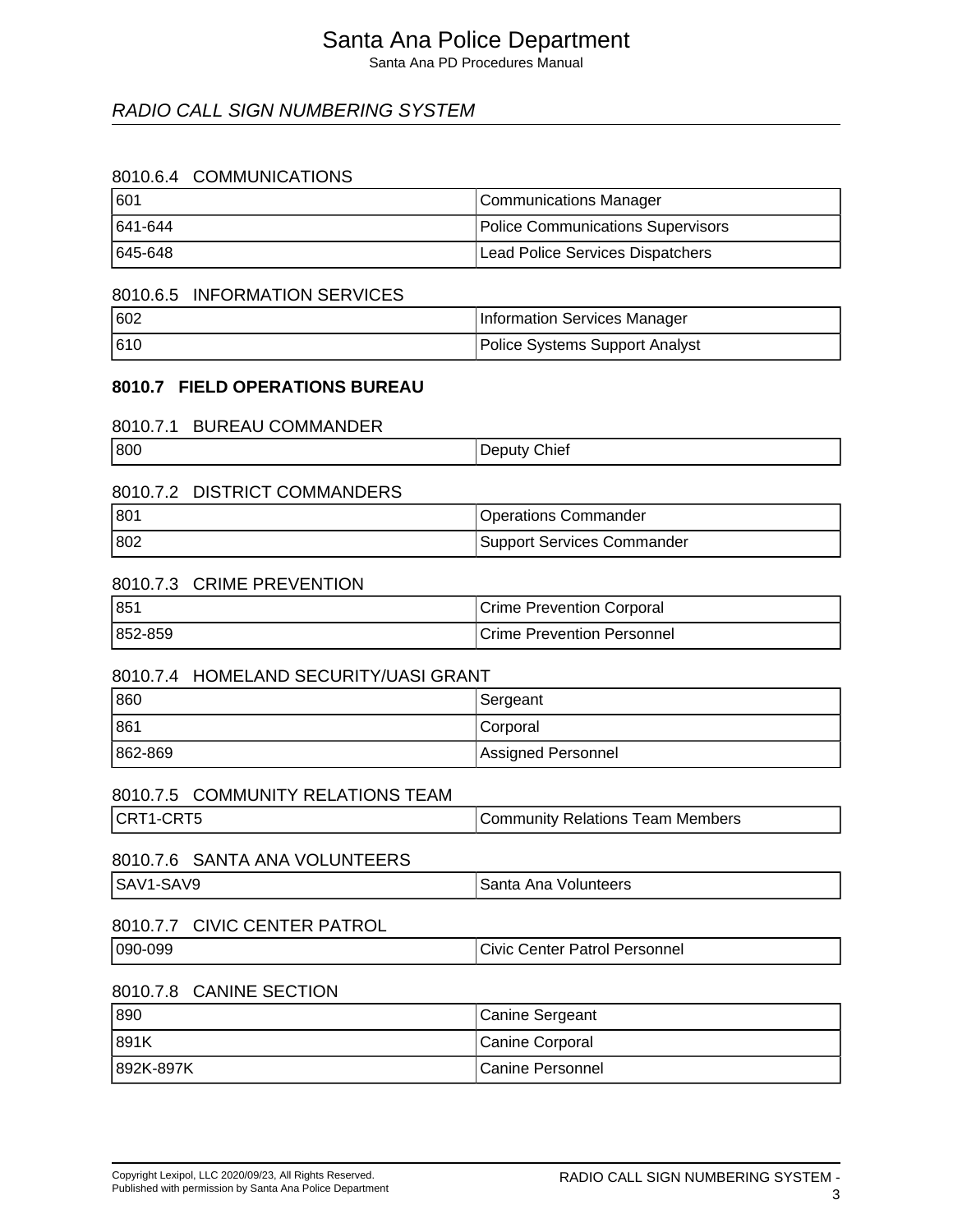Santa Ana PD Procedures Manual

### RADIO CALL SIGN NUMBERING SYSTEM

#### 8010.7.9 AIR SUPPORT SECTION

| 898 | Air Support |
|-----|-------------|
|-----|-------------|

### 8010.7.10 ANIMAL SERVICES

| 630     | Animal Services Supervisor |
|---------|----------------------------|
| 631-639 | Animal Services Personnel  |

### 8010.7.11 DIRECTED PATROL/SPECIAL ENFORCEMENT TEAMS

| 810     | Directed Patrol Sergeant - West District         |
|---------|--------------------------------------------------|
| 811     | Directed Patrol Corporal - West District         |
| 812-819 | Directed Patrol - West District                  |
| 820     | Business Liaison Unit Sergeant - Downtown        |
| 821     | Business Liaison Unit Corporal - Downtown        |
| 822-824 | <b>Business Liaison Unit Officers - Downtown</b> |
| 825-826 | Main Place Detail Officers                       |
| 830     | Directed Patrol Sergeant - East District         |
| 831     | Directed Patrol Corporal - East District         |
| 832-838 | Directed Patrol - East District                  |
| 840     | Park Enforcement Liaison - Sergeant              |
| 841     | Park Enforcement Liaison - Corporal              |
| 842-849 | Park Enforcement Liaison Officers                |
| 852-859 | Post Community Release (AB 109) Officers         |

8010.7.12 PATROL

| 101     | Watch Commander - Watch I (Day Shift)     |
|---------|-------------------------------------------|
| 301     | Watch Commander - Watch III (Night Shift) |
| 102     | Station Supervisor - Watch I (Day Shift)  |
| 110-129 | Patrol Personnel - West End - Watch I     |
| 130-149 | Patrol Personnel - Northeast - Watch I    |
| 150-169 | Patrol Personnel - Southeast - Watch I    |
| 170-189 | Patrol Personnel - South Coast - Watch I  |
| 210-229 | Patrol Personnel - West End - Watch II    |
| 230-249 | Patrol Personnel - Northeast - Watch II   |
| 250-269 | Patrol Personnel - Southeast - Watch II   |
| 270-289 | Patrol Personnel - South Coast - Watch II |
| 310-329 | Patrol Personnel - West End - Watch III   |
| 330-349 | Patrol Personnel - Northeast - Watch III  |
| 350-369 | Patrol Personnel - Southeast - Watch III  |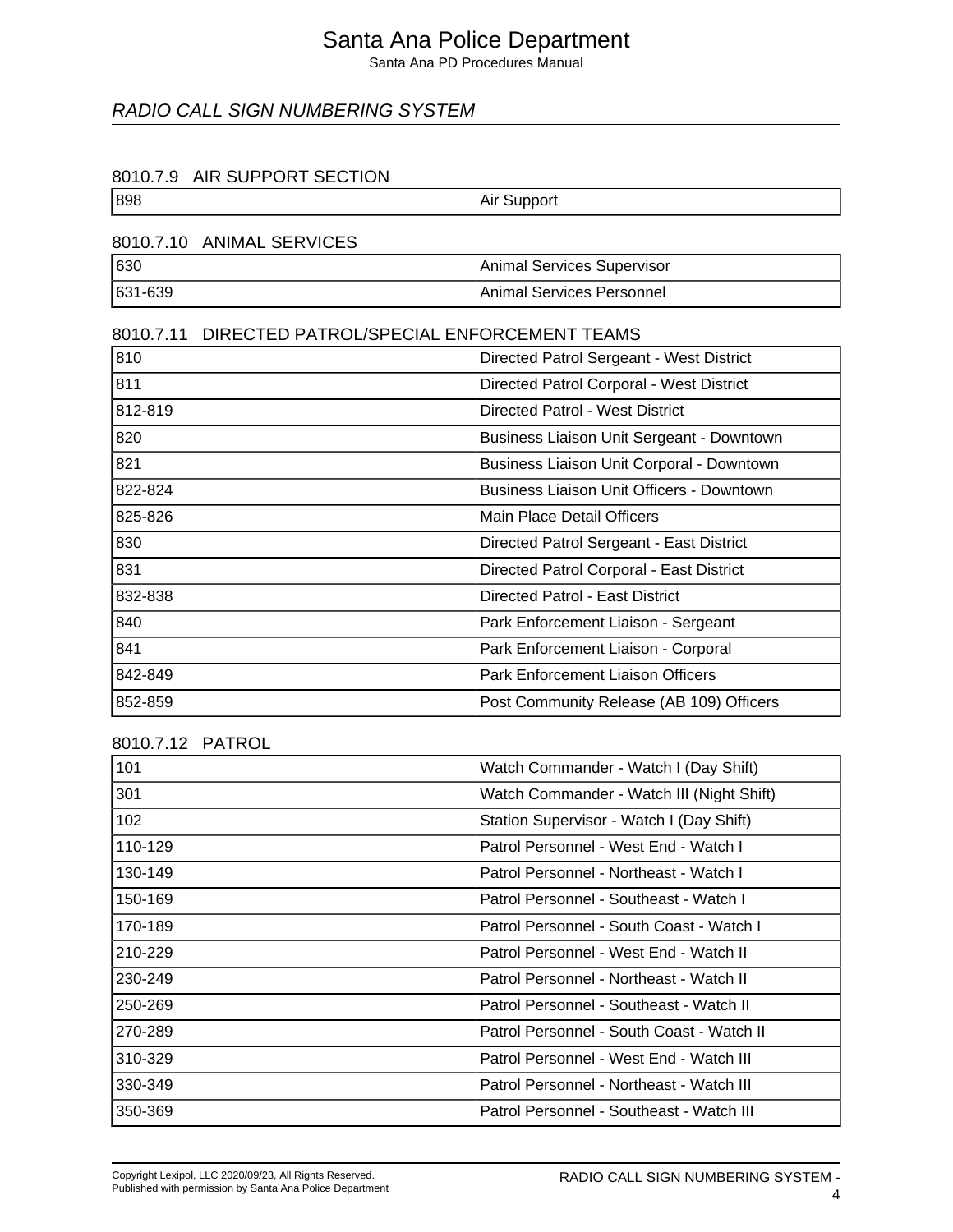Santa Ana PD Procedures Manual

### RADIO CALL SIGN NUMBERING SYSTEM

| 1370-389 | <b>Patrol Personnel - South Coast - Watch III</b> |
|----------|---------------------------------------------------|
| 1410-449 | Reserve Patrol Officers                           |

### 8010.7.13 SPECIAL DETAILS

| 190-199                          | Special Detail/Overtime Units - West End    |
|----------------------------------|---------------------------------------------|
| 290-299                          | Special Detail/Overtime Units - Northeast   |
| 390-399                          | Special Detail/Overtime Units - Southeast   |
| 490-499                          | Special Detail/Overtime Units - South Coast |
| DUKE/CHP/ANGEL/HB1               | <b>Helicopters</b>                          |
| C <sub>10</sub> -C <sub>29</sub> | <b>Cruiser Detail/Overtime Units</b>        |
| G10-G29                          | <b>Gang Detail/Overtime Units</b>           |
| M10-M29                          | <b>Mounted Patrol</b>                       |
| DV <sub>1</sub>                  | Domestic Violence Patrol Unit               |

#### 8010.7.14 TRAFFIC

| 170 <sub>1</sub> | <br>າmander<br>$\sim$<br>omrب<br>'allll |
|------------------|-----------------------------------------|
|                  |                                         |

### 8010.7.15 CALL MOTORS

| 710     | Motor Sergeant - Enforcement/Grant |
|---------|------------------------------------|
| 711     | Motor Corporal                     |
| 712-719 | <b>Motor Officers</b>              |
| 720     | <b>Motor Sergeant</b>              |
| 721     | Motor Corporal                     |
| 722-729 | <b>Motor Officers</b>              |
| 730     | <b>Traffic Sergeant</b>            |
| 731     | Motor Corporal                     |
| 732-739 | <b>Motor Officers</b>              |

### 8010.7.16 SPECIAL EVENTS

| $740 - 7$ | Motors                                        |
|-----------|-----------------------------------------------|
| 21 Y      | $v \mapsto r$                                 |
| ᠇◡        | $-$ , $-$ , $-$ , $-$ , $-$ , $-$ , $-$ , $-$ |
|           |                                               |

#### 8010.7.17 COLLISION INVESTIGATIONS

| 1750     | Collision Investigation Sergeant |
|----------|----------------------------------|
| 1751     | Collision Investigation Corporal |
| 1752-755 | Collision Investigation Motors   |

### 8010.7.18 TRAFFIC TECHNOLOGY UNIT

| 1760     | Traffic Technology Sergeant           |
|----------|---------------------------------------|
| 1761     | Traffic Technology Corporal           |
| 1762-769 | Traffic Technology Assigned Personnel |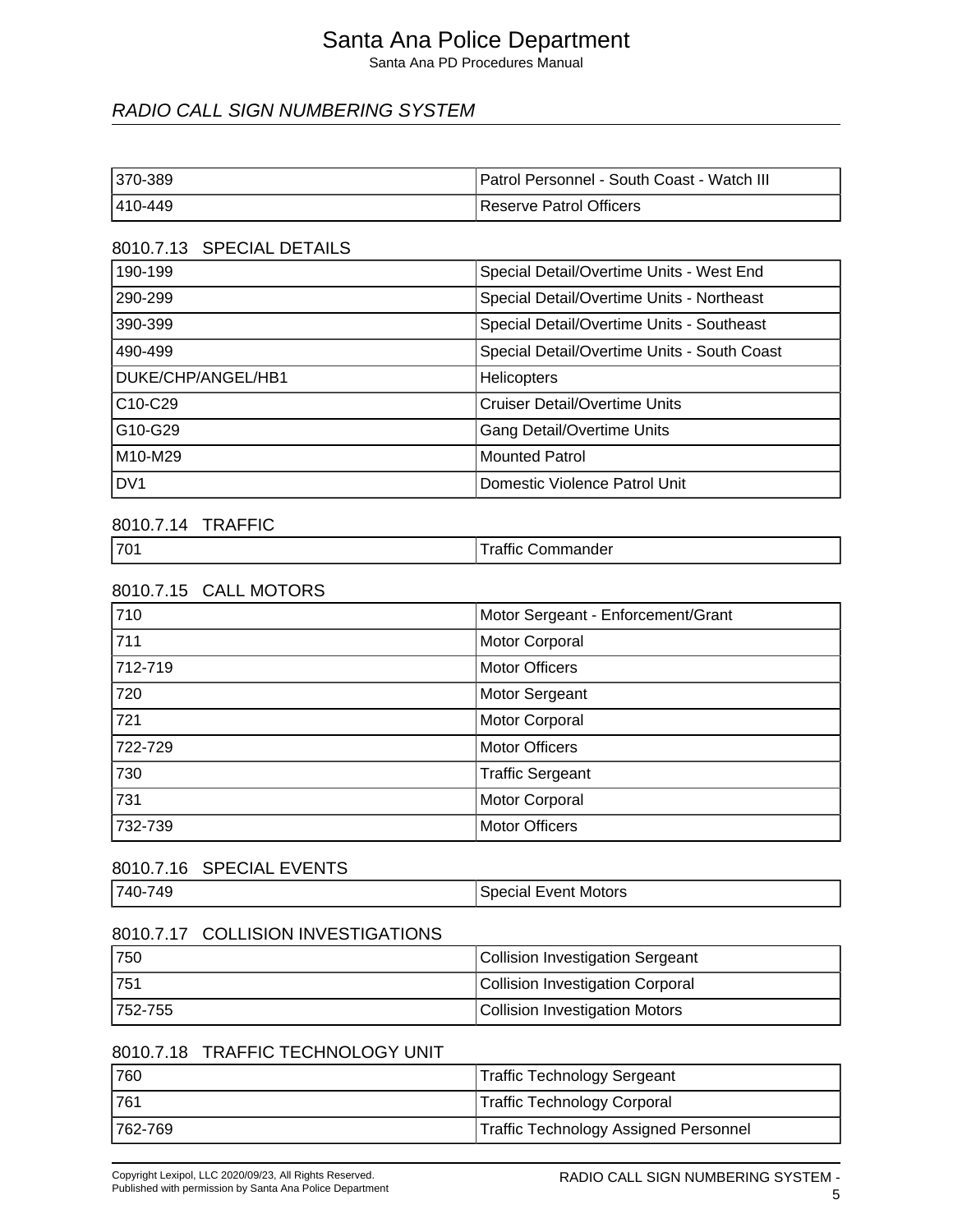Santa Ana PD Procedures Manual

### RADIO CALL SIGN NUMBERING SYSTEM

### 8010.7.19 GRANT MOTORS

| -789P<br>781P- | Motors<br>≛ront:<br>ί٦I<br>idiil<br>. |
|----------------|---------------------------------------|
|                |                                       |

#### 8010.7.20 PARKING CONTROL

| 1771     | Senior Parking Control Officer        |
|----------|---------------------------------------|
| 1772-779 | Parking Control Personnel - Time Zone |
| 1791     | Senior Parking Control Officer        |
| 1792-799 | Parking Control Personnel             |

### 8010.7.21 TACTICAL ALERT/MUTUAL AID RADIO CALL SIGNS

| A <sub>1</sub> | <b>Tactical Alert Commander (Deputy Chief)</b> |
|----------------|------------------------------------------------|
| A100           | 1st Platoon Leader (Commander)                 |
| A110           | 1st Platoon, 1st Squad Leader (Sergeant)       |
| A111           | 1st Platoon, 1st Squad, 2nd Element            |
| A120           | 1st Platoon, 2nd Squad Leader (Sergeant)       |
| A121           | 1st Platoon, 2nd Squad, 2nd Element            |
| A130           | 1st Platoon, 3rd Squad Leader (Sergeant)       |
| A131           | 1st Platoon, 3rd Squad, 2nd Element            |
| A140           | 1st Platoon, 4th Squad Leader (Sergeant)       |
| A141           | 1st Platoon, 4th Squad, 2nd Element            |

#### **8010.8 INVESTIGATION BUREAU**

#### 8010.8.1 BUREAU COMMANDER

| 900 | Chief<br>---- |
|-----|---------------|
|     |               |

### 8010.8.2 CRIMES AGAINST PERSONS / SPECIAL INVESTIGATIONS

| 190 <sup>4</sup> | Crimes Against Persons / Special Investigations |
|------------------|-------------------------------------------------|
|                  | <b>ICommander</b>                               |

### A. Cold Case Homicide

| 1030-039 | Assigned Personnel                     |
|----------|----------------------------------------|
| 1040-049 | Available Special Investigation Modats |

### B. Career Criminal Unit

| 050          | Career Criminal Unit Sergeant           |
|--------------|-----------------------------------------|
| 051          | Career Criminal Unit Corporal           |
| $1052 - 059$ | Career Criminal Unit Assigned Personnel |

### C. Outside Agency Assignments

| 060 | Sergeant |
|-----|----------|
| 061 | Corporal |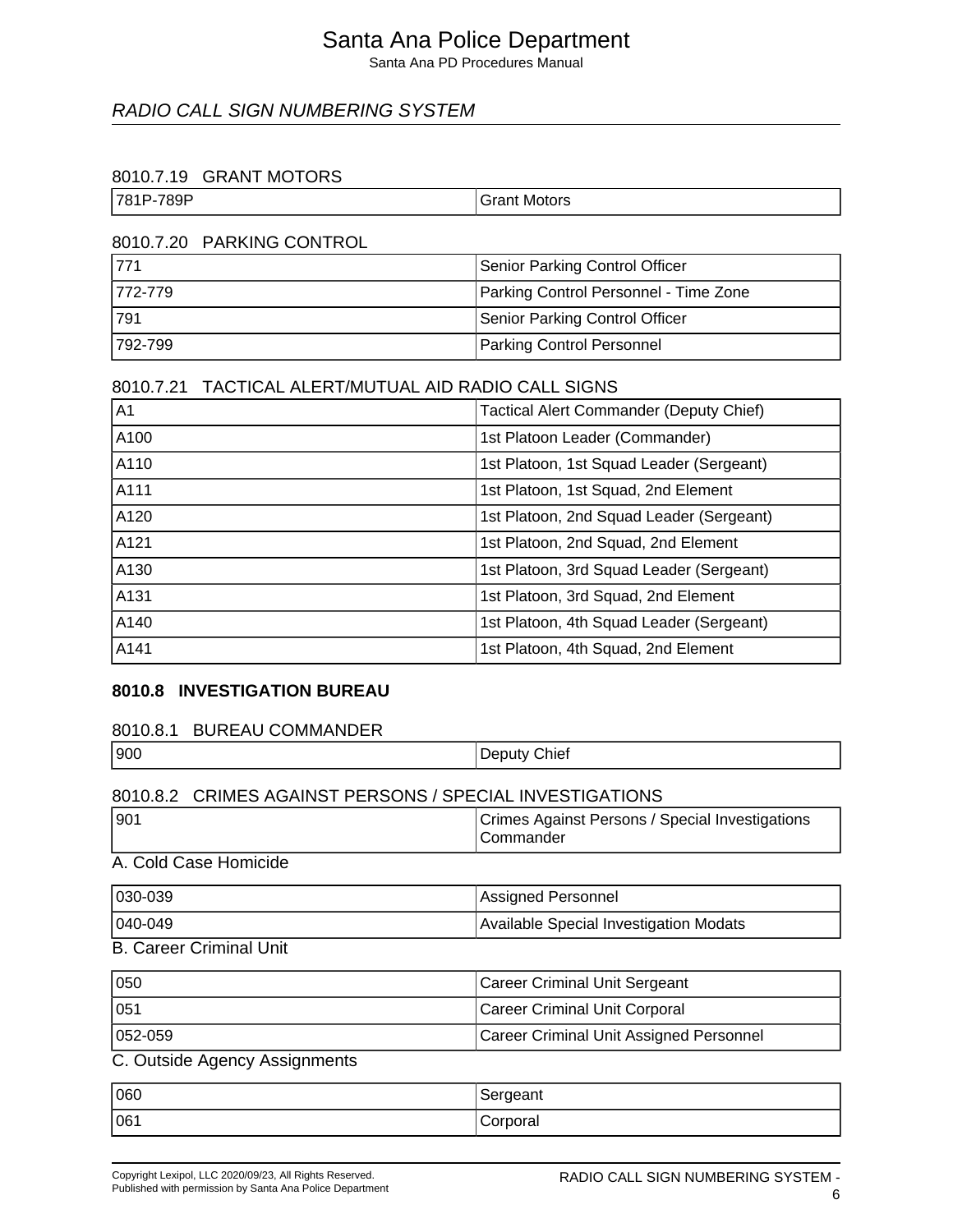Santa Ana PD Procedures Manual

### RADIO CALL SIGN NUMBERING SYSTEM

| 062-069                                   | <b>Assigned Personnel</b>                  |  |
|-------------------------------------------|--------------------------------------------|--|
| D. Vice/Narcotics Unit                    |                                            |  |
| 070                                       | Vice/Narcotics Sergeant                    |  |
| 071                                       | <b>Vice/Narcotics Corporal</b>             |  |
| 072-079                                   | Vice/Narcotics Assigned Personnel          |  |
| E. Homicide Unit                          |                                            |  |
| 980                                       | Homicide Sergeant                          |  |
| 981-989                                   | Assigned Homicide Personnel                |  |
| 991                                       | <b>Missing Persons Corporal</b>            |  |
| 992-996                                   | <b>Missing Persons Personnel</b>           |  |
| 8010.8.3 CRIMINAL INVESTIGATIONS DIVISION |                                            |  |
| 902                                       | Criminal Investigations Division Commander |  |
| A. Robbery / Assaults                     |                                            |  |
| 910                                       | Robbery Sergeant                           |  |
| 911-919                                   | Assigned Personnel/Robbery                 |  |
| 920                                       | <b>Assaults Sergeant</b>                   |  |
| 921-929                                   | Assigned Personnel/Assaults                |  |
| <b>B. Family Crimes</b>                   |                                            |  |

| 1970     | <b>Special Crimes Sergeant</b>                |
|----------|-----------------------------------------------|
| 971      | Special Crimes/Child Abuse Corporal           |
| 1912-979 | Special Crimes/Child Abuse Assigned Personnel |
| 991      | <b>Sexual Assault Corporal</b>                |
| 1929-999 | Sexual Assault Personnel                      |

C. Property Crimes

| 920     | <b>Property Crimes Sergeant</b>           |
|---------|-------------------------------------------|
| 1921    | <b>Property Crimes Corporal</b>           |
| 912-979 | <b>Property Crimes Assigned Personnel</b> |
| 961-966 | Economic Crimes Assigned Personnel        |

### 8010.8.4 CRIMINAL INVESTIGATIONS SUPPORT DIVISION

| 1904                | <b>Criminal Investigations Support Division</b><br><b>ICommander</b> |
|---------------------|----------------------------------------------------------------------|
| A. Prosecution Unit |                                                                      |

| 951                 | <b>Prosecution Unit Corporal</b> |
|---------------------|----------------------------------|
| 1951-959            | Assigned Personnel               |
| D. Farancia Camissa |                                  |

B. Forensic Services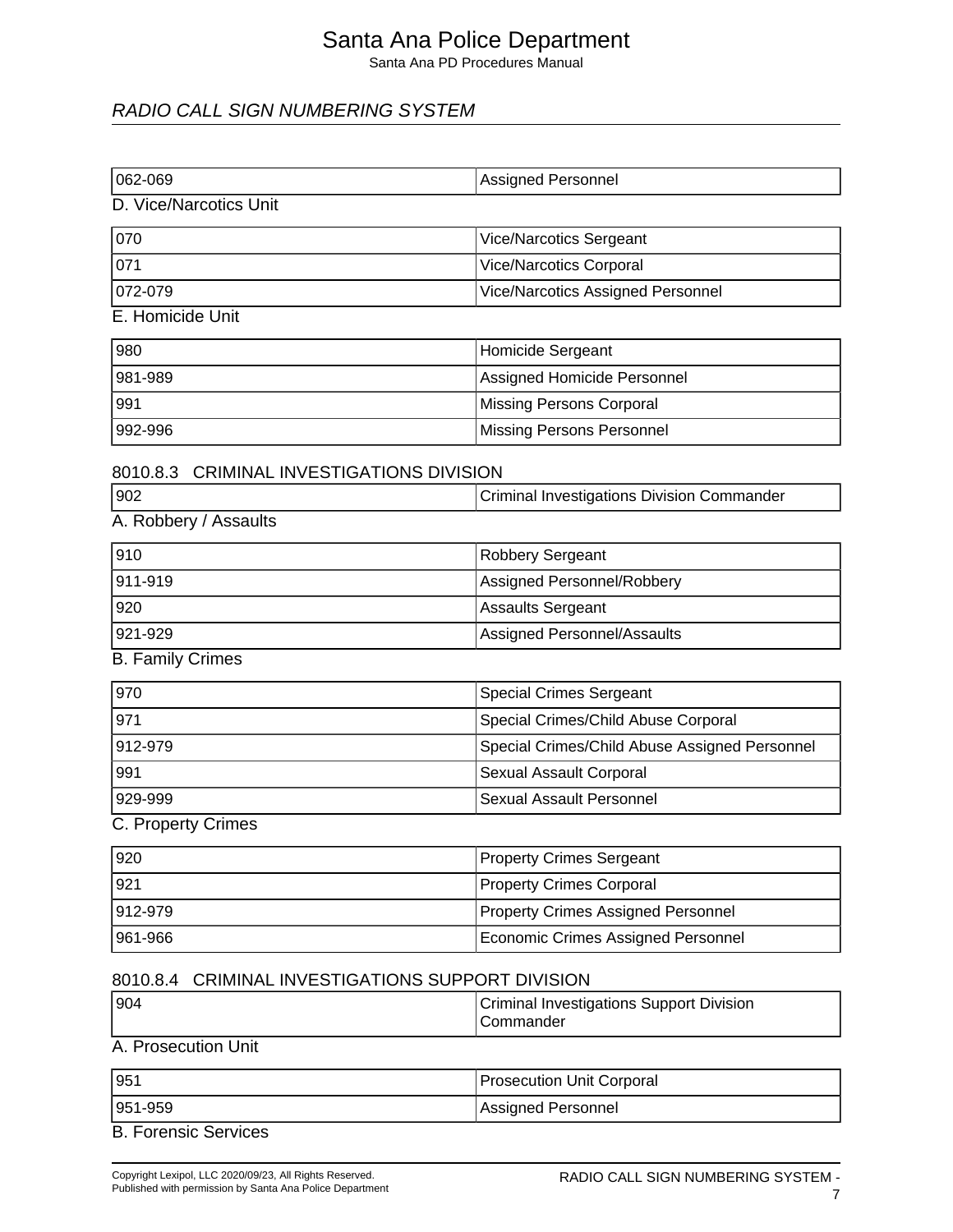Santa Ana PD Procedures Manual

### RADIO CALL SIGN NUMBERING SYSTEM

| 550                              | Forensic Services Supervisor - Lab              |
|----------------------------------|-------------------------------------------------|
| 552                              | <b>Forensic Specialist II</b>                   |
| 553                              | <b>DNA Coordinator</b>                          |
| 554                              | Photo/Video Specialist                          |
| 560                              | Forensic Services Supervisor - Field            |
| 561-579                          | <b>Assigned Personnel</b>                       |
| C. Crime Analysis                |                                                 |
| 612-619                          | <b>Assigned Personnel</b>                       |
| 8010.8.5 METROPOLITAN DIVISION   |                                                 |
| 903                              | Metropolitan Division Commander                 |
| A. Gang Unit                     |                                                 |
| S <sub>10</sub>                  | Sergeant - S.T.O.P. Team I                      |
| S <sub>11</sub>                  | Corporal                                        |
| S12-S19                          | Assigned Personnel                              |
| S20                              | Sergeant - S.T.O.P. Team II                     |
| S <sub>21</sub>                  | Corporal                                        |
| S22-S29                          | <b>Assigned Personnel</b>                       |
| S31                              | Corporal                                        |
| S36-S39                          | <b>Probation Officers</b>                       |
| S51-S58                          | Assigned Personnel - DA Investigations - Target |
| <b>B. Major Enforcement Team</b> |                                                 |
| 040                              | Major Enforcement Team Sergeant                 |
| 041                              | Major Enforcement Team Corporal                 |
| 042-049                          | Major Enforcement Team Assigned Personnel       |
|                                  |                                                 |

#### **8010.9 JAIL BUREAU**

| 400         | Jail Administrator |
|-------------|--------------------|
| $ JT1-JT4 $ | Jail Transports    |

### **8010.10 MISCELLANEOUS RADIO CALL SIGNS**

| SAM1-SAM9         | <b>Park Rangers</b>   |
|-------------------|-----------------------|
| <b>CODE</b>       | Code Enforcement      |
| <b>COMM</b>       | <b>Communications</b> |
| ICTL <sub>1</sub> | l Control             |